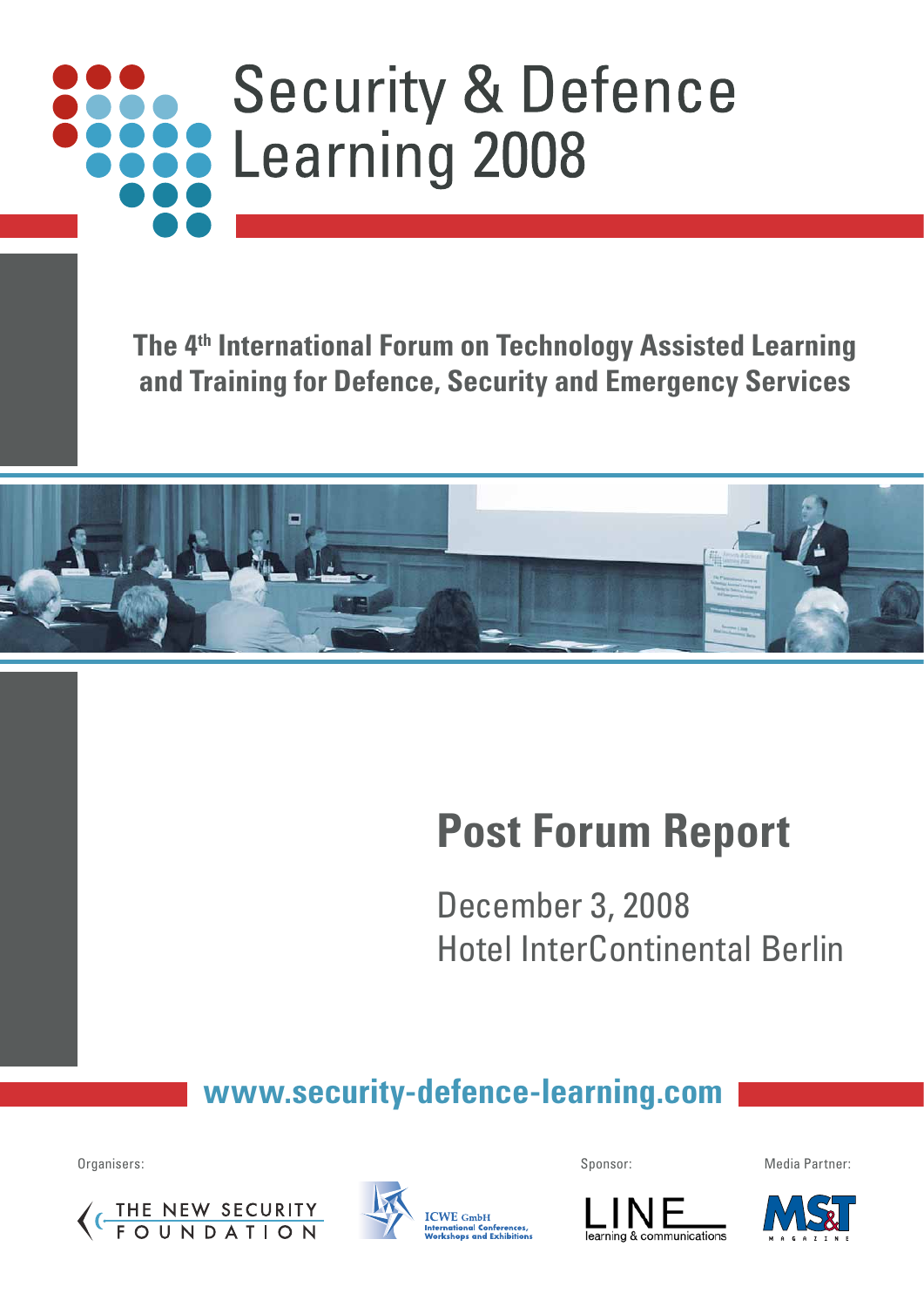## **THE EVENT**



Within the last five years, the nature of education has changed dramatically. New technologies, teaching aids, methods of accessing information and means of communication have all had a profound effect on the nature and process of learning. So too has the emergence of a technologically savvy generation, which is comfortable with a wide range of communications media and keen to access education in imaginative new ways. As a consequence, modern education has begun to reach far beyond the boundaries of what, only a decade ago, would have seemed possible.

The development of astonishing new ICT solutions in the field of education and training has opened up a range of opportunities and challenges for teachers and trainers in the security, defence and emergency services sector. It has created a host of new possibilities. And it has left security planners with the urgent task of planning and training to meet a host of daunting, new threats.

**Security and Defence Learning,** the New Security Foundation's annual conference on technology-assisted learning for security, defence and emergency services, has become a leading platform for debate about how education and training can be improved to meet new security challenges. At **Security and Defence Learning 2008** in Berlin, leading practitioners, professionals and academics from around the world gathered for an insightful discussion about developing technologies, emerging threats and new opportunities.

### **THE CONFERENCE PROGRAMME IN SUMMARY**

**Security and Defence Learning 2008** focussed on four main themes:

- **III** Recent developments and their implications for security and defence learning
- **III** Improving the Operational Effectiveness of Police, Armed Forces and Emergency Services Through Technology-Assisted Learning and Training
- **:::** Content Production and Content Management for a New Generation
- **:::** New Challenges for Society

Opening the conference, the Chairman of the New Security Foundation, **Dr Harold Elletson**, drew the attention of delegates to the rapid pace of change in education and training, which had facilitated the development of imaginative new security solutions in every sector. **Dr Elletson** pointed out that what had been achieved in the last five years would have been unimaginable only a decade ago and the possibilities for further innovation were significant. However, the very developments that have made new solutions possible have also brought with them new dangers. Economic globalisation and new methods of communicating and transferring information have also benefited those who are bent on the destruction or disruption of society. It is important, therefore, to focus not simply on the benefits for security training of new technologies but also on the need to prepare for the range of threats that have now become part of our fastmoving, interlinked, networked and technologically complex modern world.

In the opening session of **Security and Defence Learning 2008,** delegates considered a number of fascinating case studies, illustrating both imaginative security solutions and the need to prepare effectively for the type of new threats implicit in a rapidly evolving security environment.

#### 88 **Participant Satisfaction**

The Fourth International Forum on E-Learning for Defence and Security was attended by delegates from 19 different countries, providing an opportunity both for a truly global discussion of key issues in security training and for networking between learning professionals, solutions providers and end users.



#### **Feedback** m

"More relevant than ever to ever more urgent issues"

- "All presentations were very good and useful"
- "Productive + Instructive"

"Thank you for the interesting forum"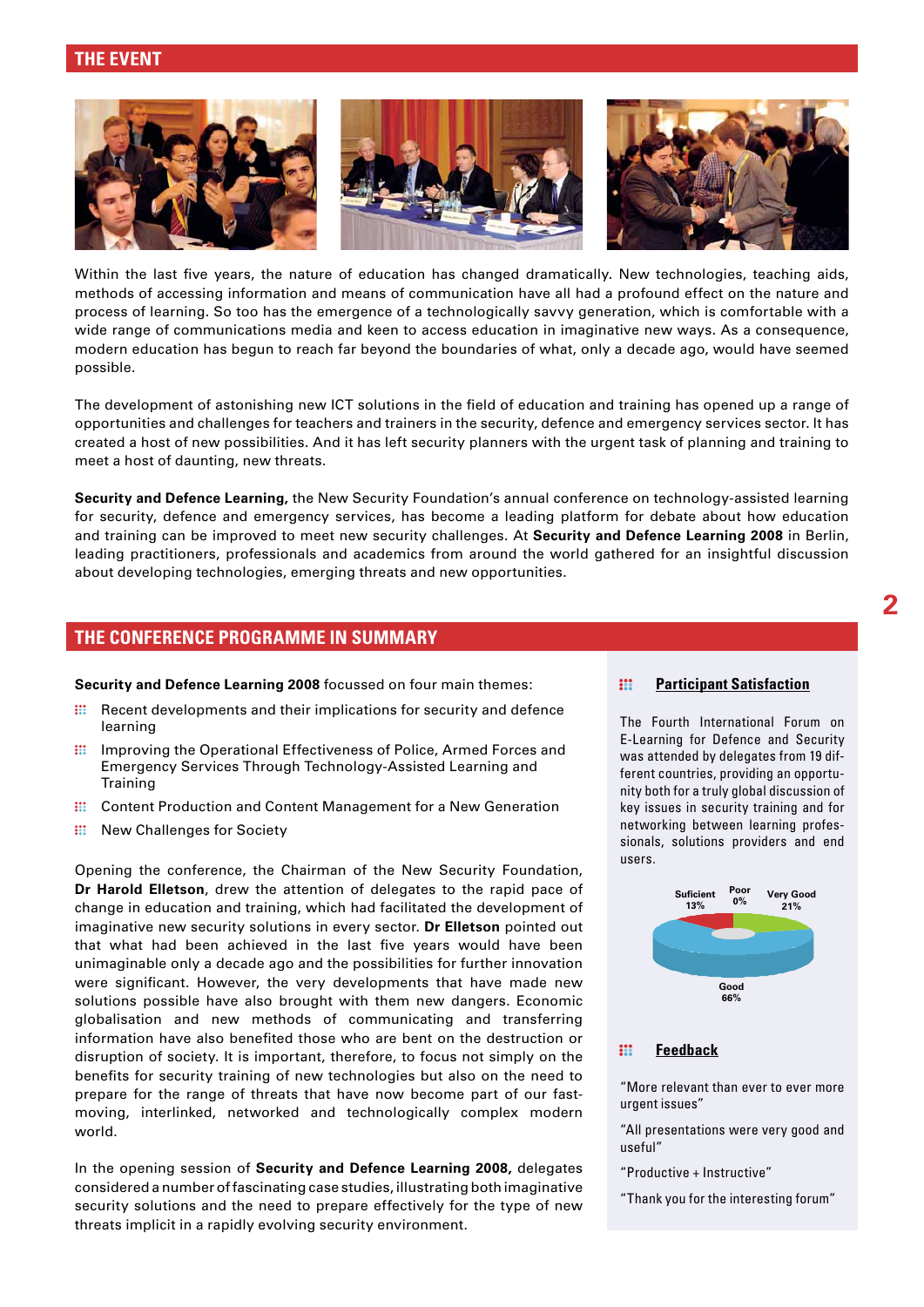# **THE CONFERENCE PROGRAMME IN SUMMARY**

**Lt. Col. Omar Begoidze**, the Military Representative of the Georgian Mission to NATO, raised the issue of how a state can prepare to respond effectively to a cyber attack. This had also been highlighted at **Security and Defence learning 2007** by **General Johannes Kert** of Estonia, who had described the disruption of various state and private networks

in what appeared to be a deliberately coordinated campaign against Estonian networks. In a presentation on "Cyber Security Issues Arising from the Russian Aggression Against Georgia", **Lt. Col. Begoidze** raised many of the same issues but in the context of the Russian intervention in Georgia, during which" the issue of cyber defence turned into a matter of special importance". A Black Energy Botnet was used for Distributed Denial of Service (DDOS) attacks and there was a systematic campaign of script-based denial of service attacks, defacement of web sites and attacks against email systems, in addition to the physical destruction of communications infrastructure. **Col. Begoidze** reported that the support

**"The issue of cyber defence turned into a matter of special importance."**

**Lt.Col. Omar Begoidze,** Military Representative of Georgia to NATO, Belgium

of external CERTS helped to limit the impact of the campaign on Georgian networks. In the future, however, Georgia intends to create alternative communication links and establish a nationwide cyber-defence organisation, which will have responsibility for additional training for cyber-attacks.

**"With the right approach, e-learning is ideally suited to enhancing or even replacing face-to-face delivery."**

**Sean Nugent,** LINE Communications Group, UK Three keynote speakers presented a series of case studies, illustrating innovative new training solutions. **Sean Nugent** of LINE Communications Group described a programme, developed by his company for the British Ministry of Defence, to provide cultural awareness and language training. With large numbers of troops currently deployed in Iraq and Afghanistan, he said that it was "essential that military service personnel are equipped with an awareness of the local culture, customs and language." The UK MOD had developed some successful face-to-face workshops but LINE's

e-learning programme significantly enhances their impact and extends their reach. "With the right approach, e-learning is ideally suited to enhancing or even replacing face-to-face delivery", said **Nugent**. "It can minimise logistical difficulties and can be accessed at any time."



In a fascinating presentation entitled "Tales from the Virtual Front – The Application of Serious Games in Security and Defence Learning", **Mark Coleman** of Qinetiq outlined the recent development of "serious games" and their increasing use for military and security training. **Luis Fernando del Signo** of TRALCOM attempted to answer the question, 'How to train 500,000 policemen in Mexico'. His answer, which included a detailed description of an innovative programme developed by his company, was that innovative e-learning is "the only way".



In a session on 'improving the operational effectiveness of police, armed forces and emergency services through technology-assisted learning and training', **Natascha Blijleven Tebbe**, Educational Technology Advisor at the Dutch Police Academy in The Netherlands, returned to the subject of serious gaming and described the creation of the virtual city of Behrloo, in which the Dutch police can use serious gaming technology for training purposes in a range of realistic scenarios. "The chief mission is achieving the learning objectives", **Ms Blijleven Tebbe** explained. "But we want to do it in an entertaining and challenging way".



In Germany, police forces are facing the introduction of new digital radio systems. **Uwe Seidel** of the Baden-Wuerttemberg State Police Headquarters said that this will mean that "in the next few years all authorities and law enforcement organisations will therefore require an enormous amount of further training for their employees as the future end-users of digital radio communication". **Mr Seidel** described the internet-based training programme, which has been developed by the Baden-Wuerttemberg State Police Headquarters, to meet this challenge. Their solution is available via an internet portal (www.digifunk.info) to law enforcement officers all over Germany.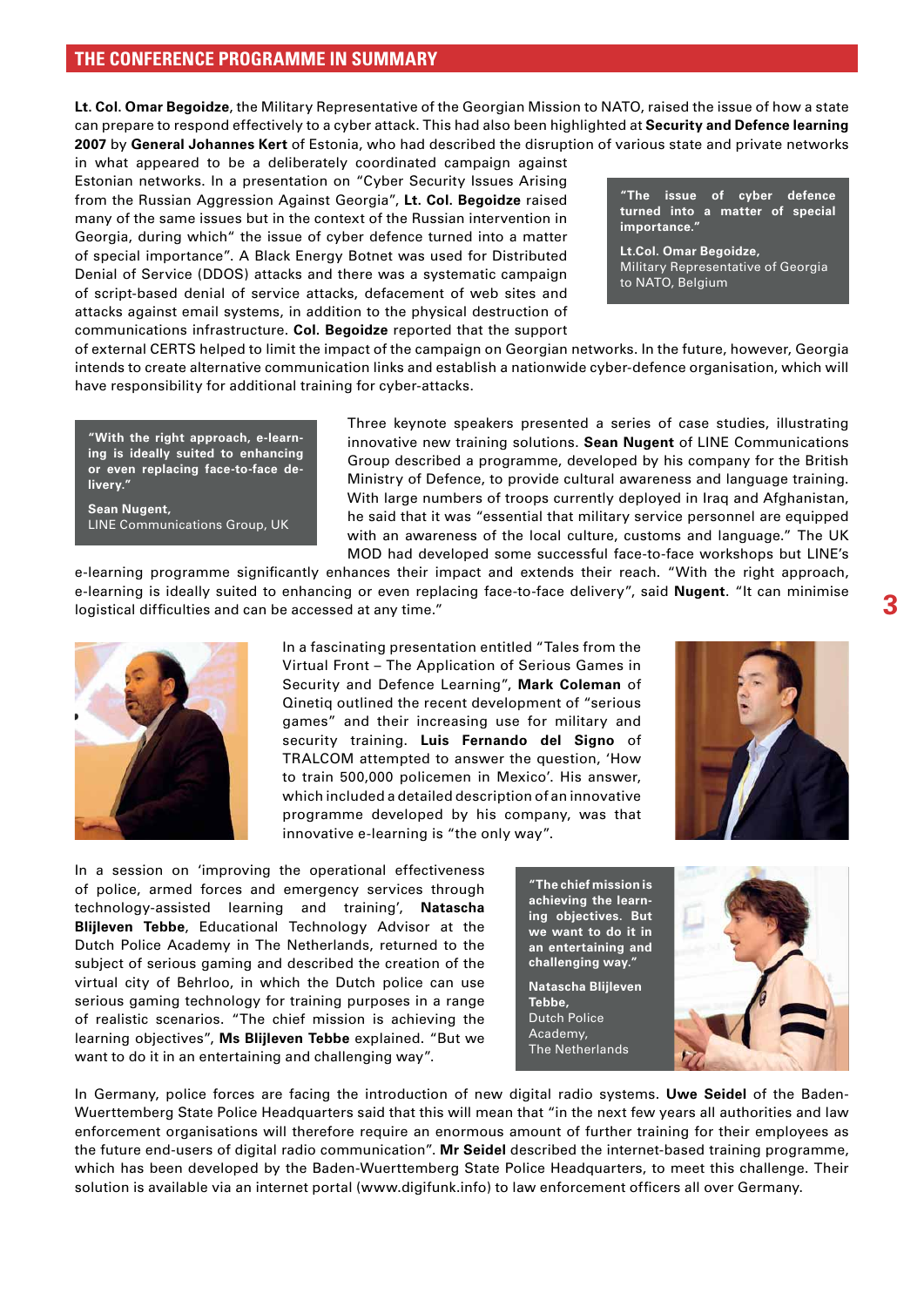



**"As police organisations change to accept and promote**  diversity, they find **that an equality ethos is not incom-**

**patible with performance outcomes.**  Increased information flows, com**munity acceptance, crime solving and innovative methodologies have been documented results of this emerging strategy – and the innovative learning that underpins it."**

**Alan Bruce,** Universal Learning Systems, Ireland





**Dr Alan Bruce** of Universal Learning Systems raised the issue of how to train modern police forces to cope with the challenges of diverse, multi-cultural modern societies. "There are new possibilities for policing to work with the opportunities offered to manage diversity in ways that produce benefit for all", he said. "It will call for training, education, practice and much new learning that challenges old stereotypes". **Dr Bruce** described the creation of "Diversity Works", with funding from the EU Peace II initiative, which has brought together police officers from both the Irish Garda Siochana and the Police Service of Northern Ireland for a joint training programme on diversity, anti-sectarianism and conflict resolution.

"As police organisations change to accept and promote diversity, they find that an equality ethos is not incompatible with performance outcomes. Increased information flows, community acceptance, crime solving and innovative methodologies have been documented results of this emerging strategy – and the innovative learning that underpins it."

**Dr Alastair Gemmell**, senior lecturer in geosciences at the University of Aberdeen, presented a case study of 'an interactive disaster management simulation exercise using mobile phones'. He explained that, during the simulation, students were "asked to imagine that they are the manager of civil defence utilities in a French town. Local weather conditions are changing and they must respond to changes to prevent a flood disaster... The activity is run in real time over a 72 hour period and the use of mobile phones allows the 'manager' to be contacted anywhere and make quick decisions to help control the situation. The simulation provides a personalised experience for each learner as the decision they make at each 'event horizon' determines their pathway through a decision tree to an appropriate scenario end point".

**"Local weather conditions are changing and they must respond**  to changes to prevent a flood **disaster… The activity is run in real time over a 72 hour period and the use of mobile phones allows the 'manager' to be contacted anywhere and make quick decisions to help control the situation."**

**4**

**Alastair Gemmel,** University of Aberdeen, UK

**"The training programmes we are working on now have to cater for the differing backgrounds within organisations of the post war and baby boomer generation, of Generation X and Generation Y. They have to take into account not only the different education but also the individuality of the learning styles and the expectation towards learning solutions."**

**Wolfram Spoenlein,** Motorola Technical Training Solutions, UK

In a session on 'content production and content management for a new generation', the conference considered how to make content relevant and accessible to a new generation. **Urs Widmer** of TATA Interactive Systems AG, described his company's development of "innovative didactical and technical approaches to train military people". **Wolfram Spoenlein** of Motorola Technical Training Solutions EMEA addressed the question of "the perfect learning solution for emergency services and why it's so hard to find". He concluded that the answer is that "it's all about people". **Mr Spoenlein** was speaking from the position of a communications supplier and systems integrator, providing learning solutions in the public safety market. "The training programmes we are working on now have to cater for the differing backgrounds within organisations of the post war and baby boomer generation, of Generation X and Generation Y. They have to take into account not only the different education but also the individuality of the learning styles and the expectation towards learning solutions."